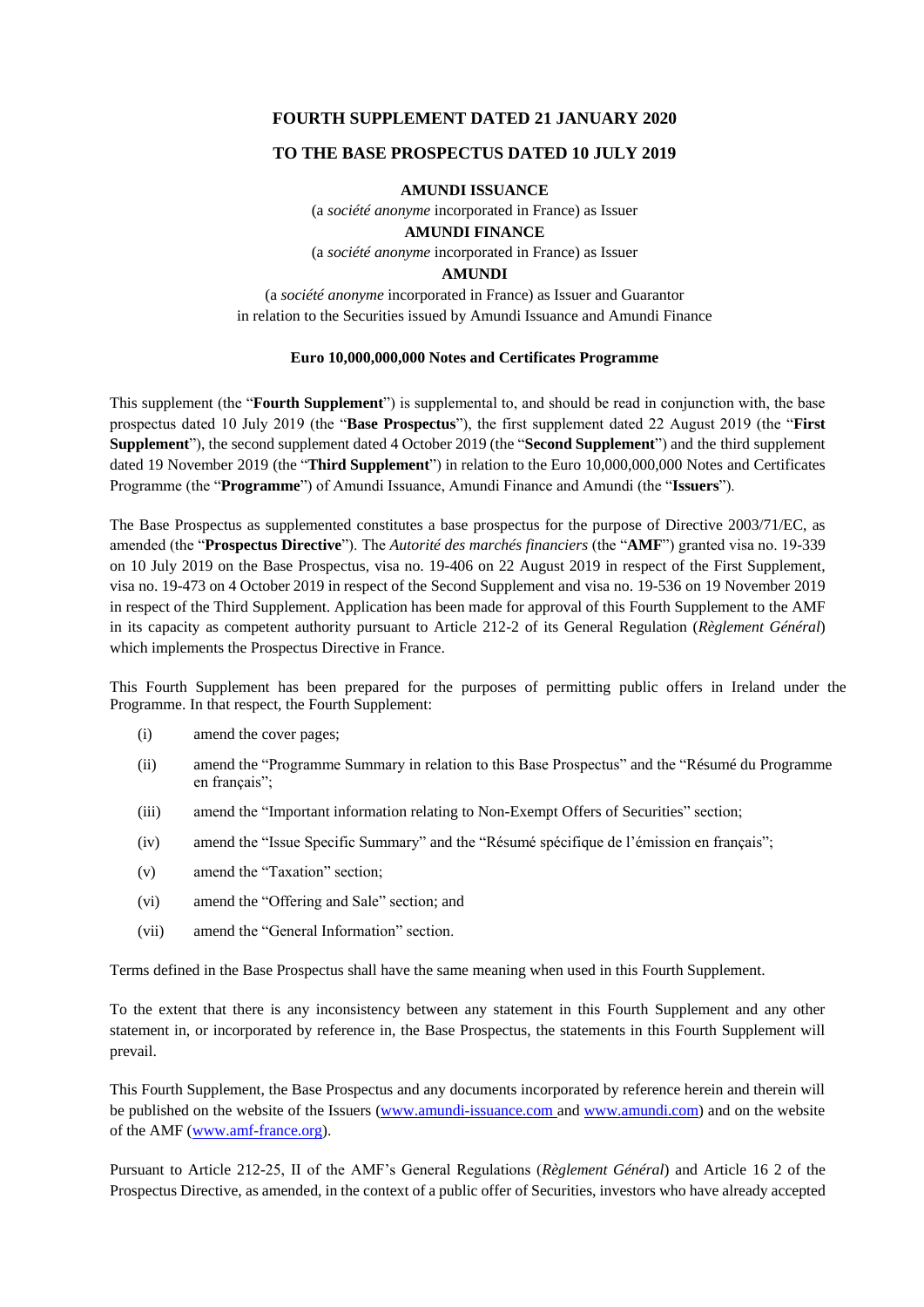to purchase or subscribe for any Securities to be issued under the Programme before this Fourth Supplement is published, shall have the right, exercisable until 24 January 2020 included, to withdraw their acceptances.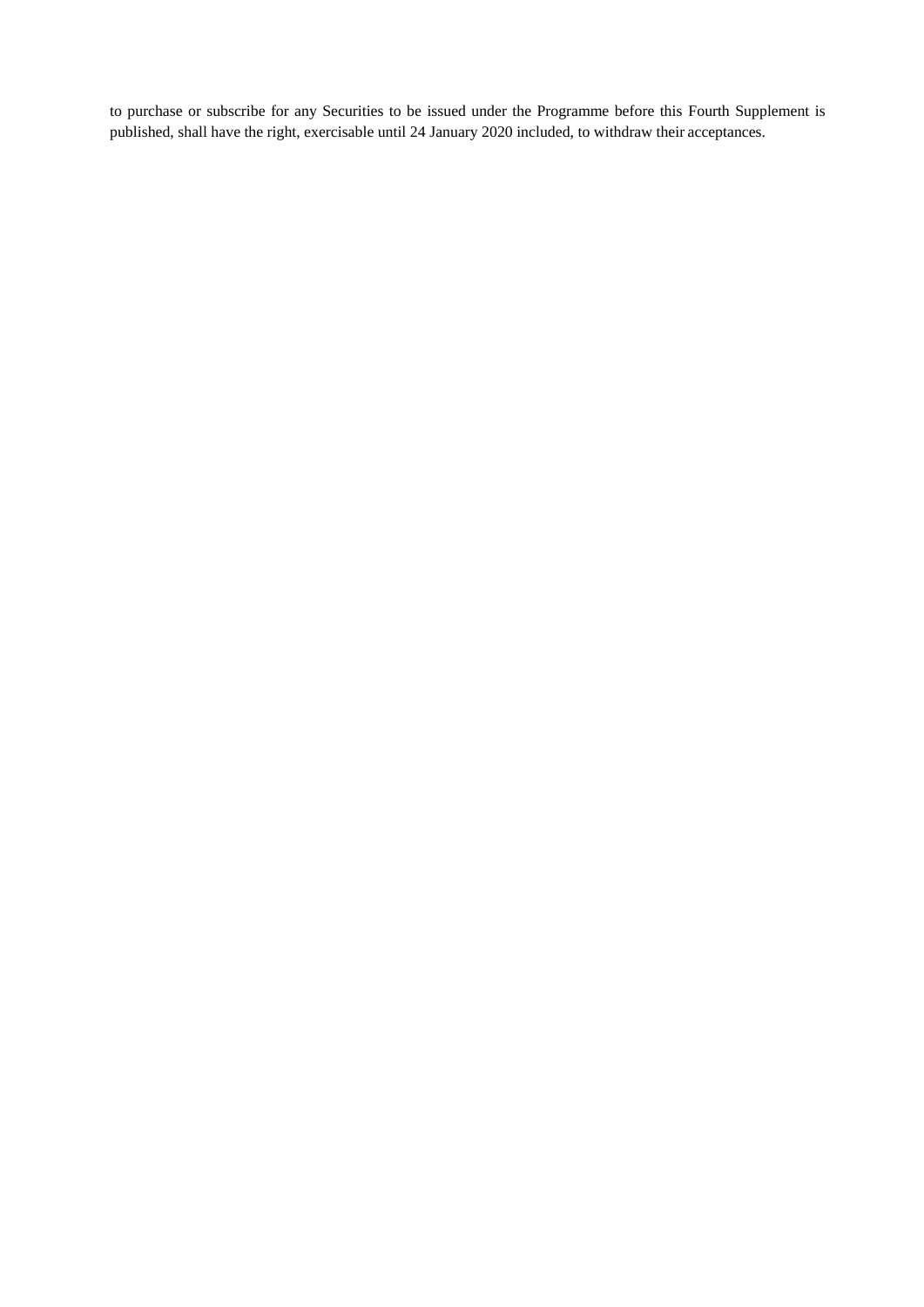

In accordance with Articles L. 412-1 and L. 621-8 of the French *Code monétaire et financier* and with the General Regulations (*Règlement Général*) of the *Autorité des marchés financiers* (the "**AMF**"), in particular Articles 212-31 to 212-33, the AMF has granted to this Fourth Supplement the visa no. 20-020 on 21 January 2020. The Base Prospectus, as supplemented by this Fourth Supplement, was prepared by the Issuers and its signatories assume responsibility for it. In accordance with Article L. 621-8-1-I of the French *Code monétaire et financier*, the visa was granted following an examination by the AMF of whether the document is complete and comprehensible and whether the information it contains is coherent. It does not imply an approval by the AMF of the opportunity of the transactions contemplated hereby nor that the AMF has verified the accounting and financial data set out in it. In accordance with Article 212-32 of the AMF's General Regulations, any issuance or admission to trading of securities on the basis of the Base Prospectus, as supplemented by this Fourth Supplement, shall be subject to the publication of Final Terms, as the case may be, setting out the terms of the securities being issued.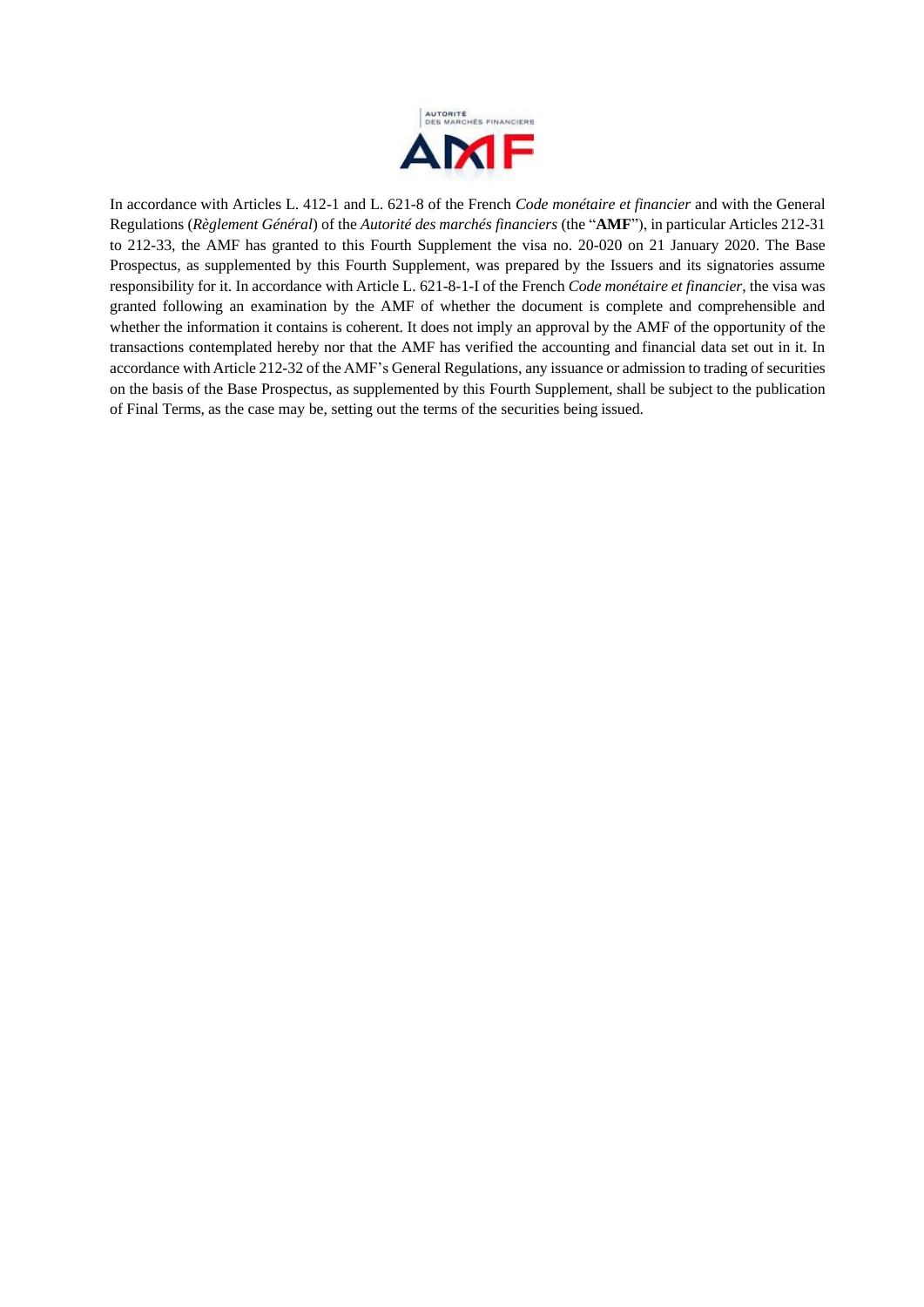# **Table of Contents**

| RÉSUMÉ DU PROGRAMME EN FRANÇAIS (PROGRAMME SUMMARY IN FRENCH) 7                  |  |
|----------------------------------------------------------------------------------|--|
| IMPORTANT INFORMATION RELATING TO NON-EXEMPT OFFERS OF SECURITIES  8             |  |
|                                                                                  |  |
| RÉSUMÉ SPÉCIFIQUE DE L'ÉMISSION EN FRANÇAIS (ISSUE SPECIFIC SUMMARY IN FRENCH)11 |  |
|                                                                                  |  |
|                                                                                  |  |
|                                                                                  |  |
|                                                                                  |  |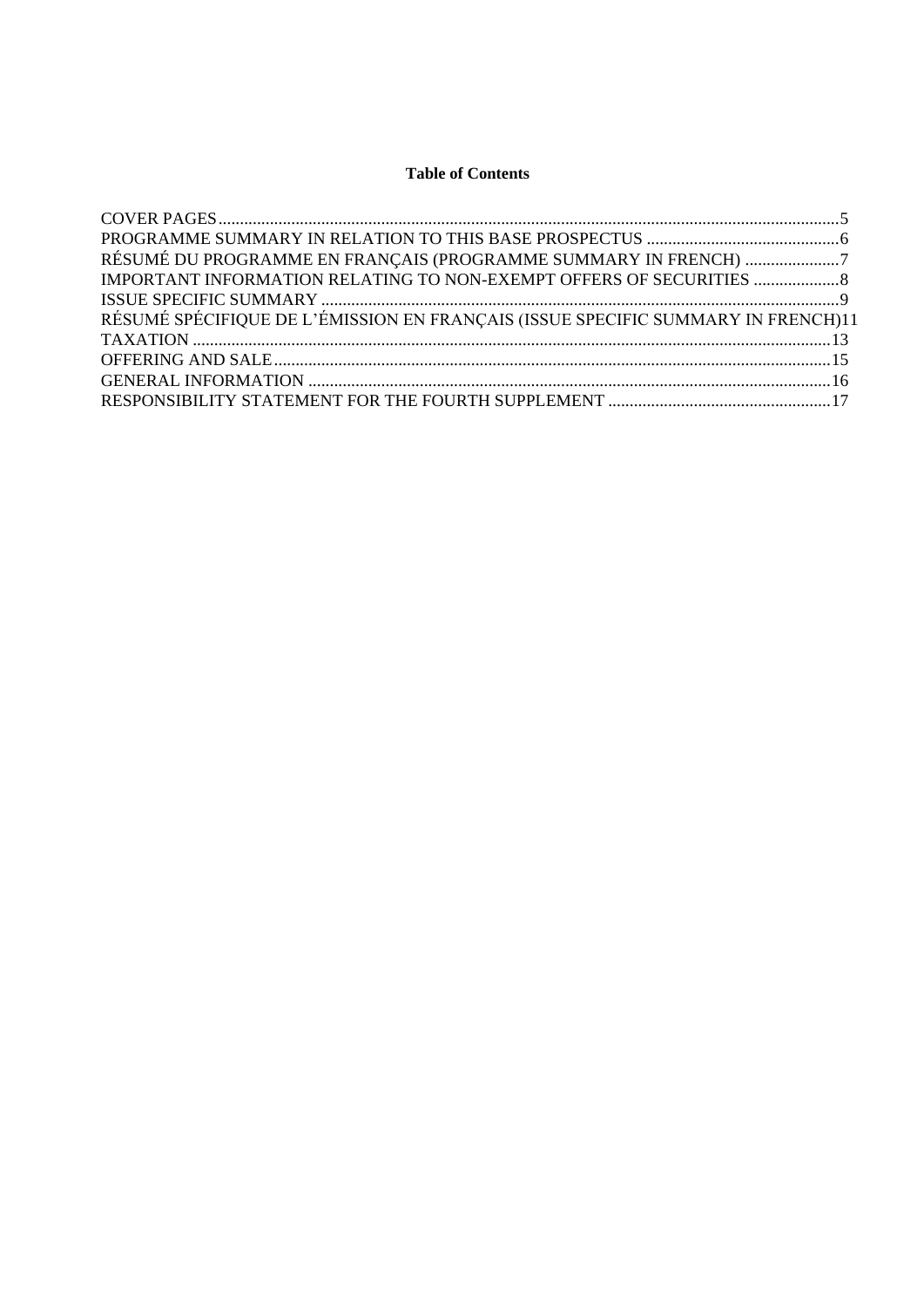#### **COVER PAGES**

<span id="page-4-0"></span>The last paragraph appearing on page 2 of the Base Prospectus is deleted and replaced as follows:

"The Issuers have requested the AMF to provide the competent authorities in Germany, Austria, Belgium, Italy, Poland and Ireland with a certificate of approval attesting that the Base Prospectus has been drawn up in accordance with Article 212-2 of its *Règlement Général* of the AMF which implements the Prospectus Directive."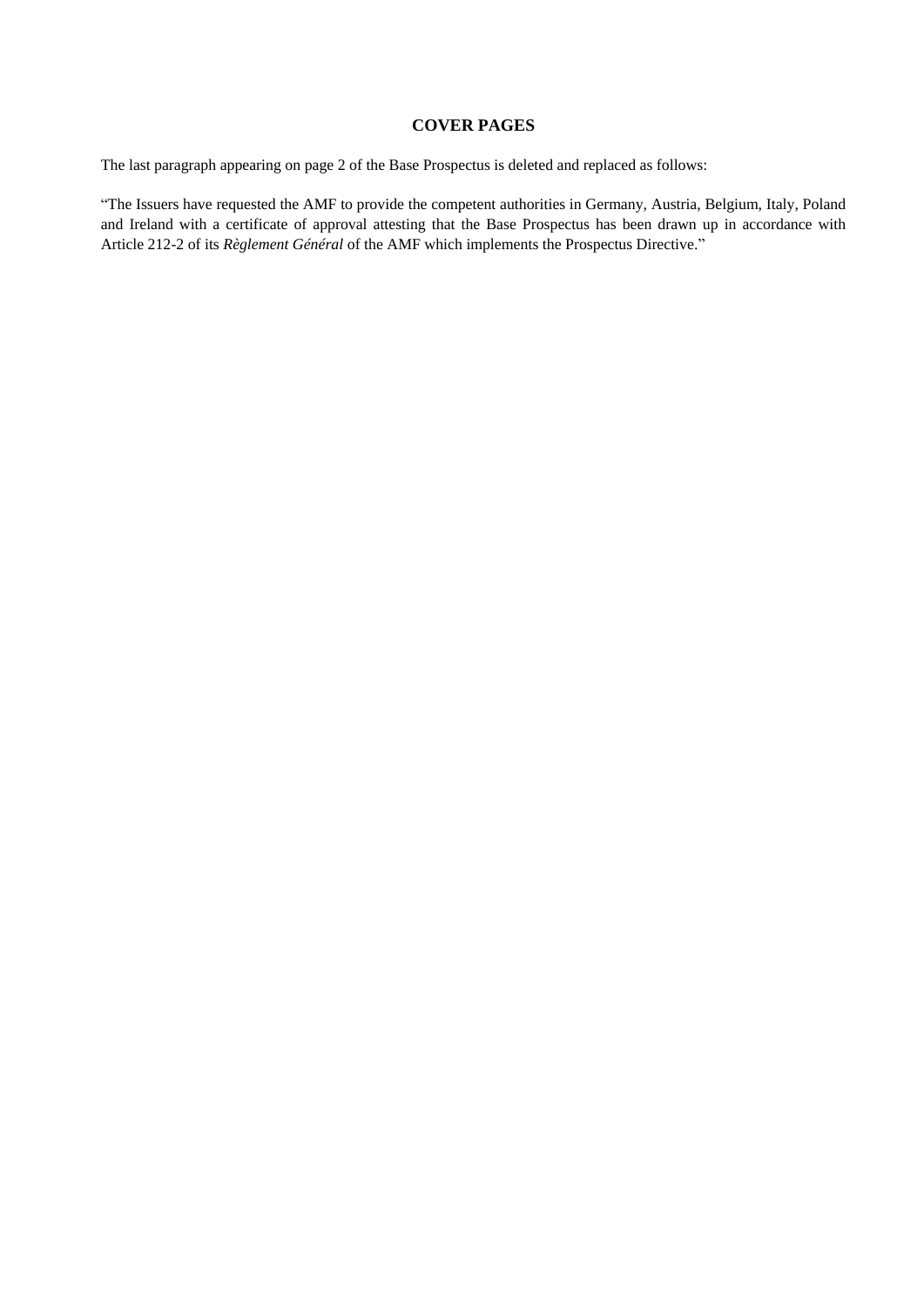# **PROGRAMME SUMMARY IN RELATION TO THIS BASE PROSPECTUS**

<span id="page-5-0"></span>The "Programme Summary in relation to this Base Prospectus" appearing on pages 8 to 37 of the Base Prospectus is amended as follows:

1. Element C.5 is deleted in its entirety and replaced with the following:

 $\sim$ 

| C.5 | <b>Free transferability:</b> | Securities will be issued only in accordance with the applicable laws and<br>regulations of the country in which the Securities are offered or sold and the<br>offer documents are distributed.                                                                                                                                         |
|-----|------------------------------|-----------------------------------------------------------------------------------------------------------------------------------------------------------------------------------------------------------------------------------------------------------------------------------------------------------------------------------------|
|     |                              | Subject to restrictions relating to the offer, sale and delivery of Securities and to<br>the distribution of offer documents in the United States, the European Economic<br>Area, the United Kingdom, Austria, Germany, Spain, France, Italy, Belgium, the<br>Czech Republic, the Netherlands, Poland, Ireland, Switzerland, Hong Kong, |
|     |                              | Japan, Singapore and Taiwan, there is no restriction on the free transferability of<br>the Securities.                                                                                                                                                                                                                                  |

2. Element E.3 is deleted in its entirety and replaced with the following:

| E.3 | <b>Terms and conditions of</b><br>the offer: | Securities may be offered to the public in France, Austria, Germany, Belgium,<br>Italy, Poland and/or Ireland which shall be specified in the applicable Final<br>Terms.                                                                                                                                                                                                                                                                                                                                                                                                              |
|-----|----------------------------------------------|---------------------------------------------------------------------------------------------------------------------------------------------------------------------------------------------------------------------------------------------------------------------------------------------------------------------------------------------------------------------------------------------------------------------------------------------------------------------------------------------------------------------------------------------------------------------------------------|
|     |                                              | The terms and conditions of each offer of Securities will be determined at the<br>time of issue and specified in the applicable Final Terms.                                                                                                                                                                                                                                                                                                                                                                                                                                          |
|     |                                              | There are certain restrictions regarding the purchase, offer, sale and delivery of<br>the Securities, or possession or distribution of the Base Prospectus, any other<br>offering material or any Final Terms.                                                                                                                                                                                                                                                                                                                                                                        |
|     |                                              | Other than as set out in Element A.2 above, neither the Issuers nor any of the<br>Dealers has authorised the making of any Non-exempt Offer by any person in<br>any circumstances and such person is not permitted to use the Prospectus in<br>connection with its offer of any Securities. Any such offers are not made on<br>behalf of the relevant Issuer or by any of the Dealers or Authorised Offerors and<br>none of the relevant Issuer or any of the Dealers or Authorised Offerors has any<br>responsibility or liability for the actions of any person making such offers. |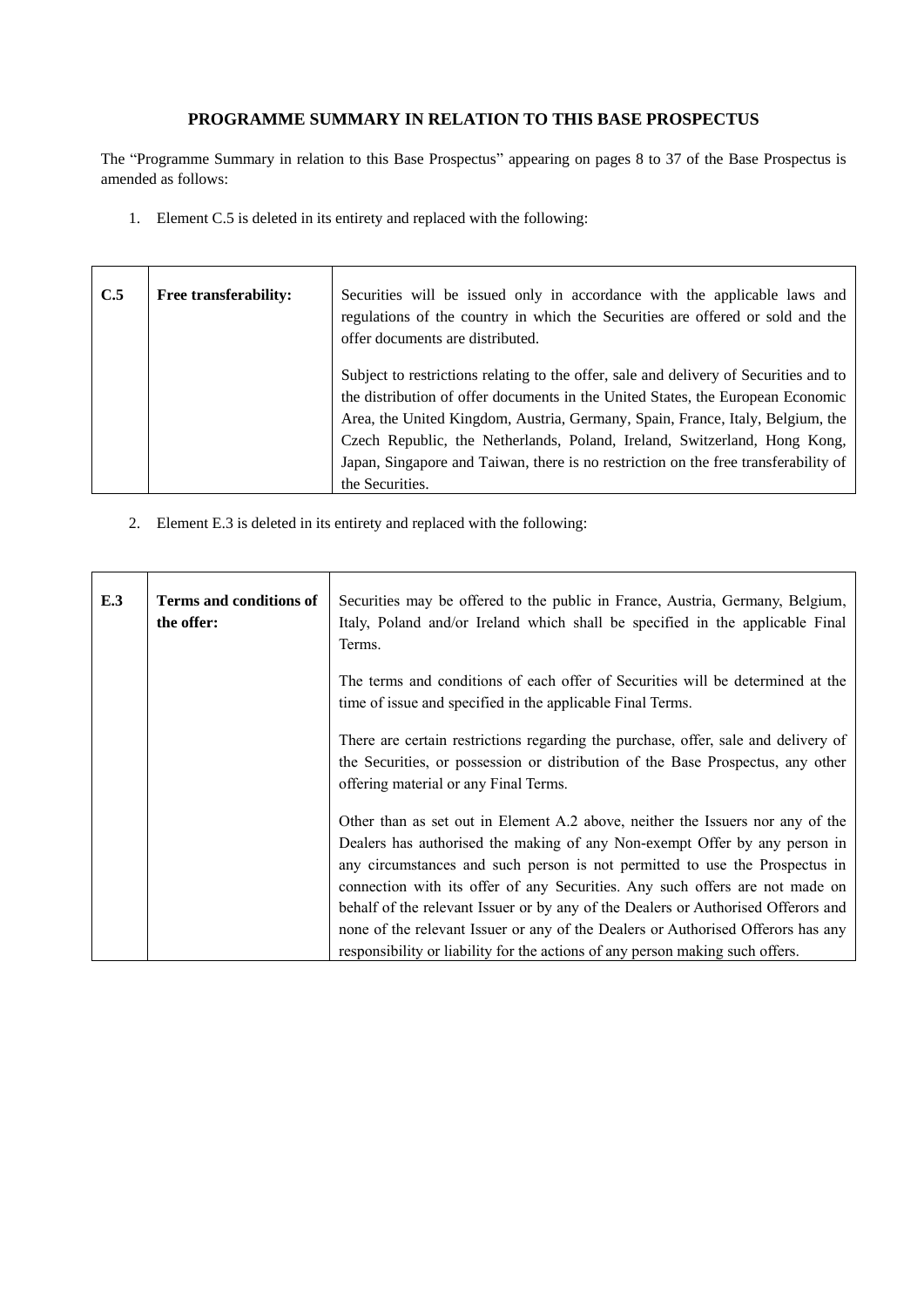# <span id="page-6-0"></span>**RÉSUMÉ DU PROGRAMME EN FRANÇAIS (PROGRAMME SUMMARY IN FRENCH)**

Le « *Résumé en français du Programme* » figurant aux pages 38 à 70 du Prospectus de Base est modifié comme suit :

1. L'Elément C.5 est supprimé et entièrement remplacé par ce qui suit :

| C.5 | Libre négociabilité : | Les Titres ne seront émis que conformément à la législation et<br>réglementation applicable du pays dans lequel l'offre ou la vente de Titres et<br>la diffusion des documents d'offre sont effectuées.                                                                                                                                                                                                                                                                                                 |
|-----|-----------------------|---------------------------------------------------------------------------------------------------------------------------------------------------------------------------------------------------------------------------------------------------------------------------------------------------------------------------------------------------------------------------------------------------------------------------------------------------------------------------------------------------------|
|     |                       | Sous réserve de certaines restrictions relatives à l'offre, la vente et la<br>livraison des Titres et sur la distribution de documents d'offre aux Etats-<br>Unis, dans l'Espace Economique Européen, au Royaume-Uni, en Autriche,<br>en Allemagne, en Espagne, en France, en Italie, en Belgique, en République<br>Tchèque, aux Pays Bas, en Pologne, en Irlande, en Suisse, à Hong Kong, à<br>Taïwan, au Japon et à Singapour, il n'existe pas de restriction à la libre<br>négociabilité des Titres. |

2. L'Elément E.3 est supprimé et entièrement remplacé par ce qui suit :

| E.3 | Modalités et conditions de<br>l'offre: | Les titres pourront être offerts au public en France, en Autriche, en<br>Allemagne, en Italie, en Pologne et/ou en Irlande, lequel sera spécifié dans les<br>Conditions Définitives applicables.                                                                                                                         |
|-----|----------------------------------------|--------------------------------------------------------------------------------------------------------------------------------------------------------------------------------------------------------------------------------------------------------------------------------------------------------------------------|
|     |                                        | Les modalités de chacune des offres des Titres seront déterminées au moment<br>de l'émission et tel que précisées dans les Conditions Définitives applicables.                                                                                                                                                           |
|     |                                        | Il existe certaines restrictions relatives à l'achat, l'offre, la vente et la livraison<br>des Titres, ou la possession ou la distribution du Prospectus de Base, de tout<br>autre document d'offre ou toutes Conditions Définitives.                                                                                    |
|     |                                        | En dehors de ceux mentionnés à l'Elément A.2 ci-dessus, ni l'Emetteur ni<br>aucun des Agents Placeurs n'a autorisé la réalisation de toute Offre Non-<br>exemptée par toute personne en toutes circonstances et une telle personne<br>n'est pas autorisée à utiliser le Prospectus dans le cadre de son offre de Titres. |
|     |                                        | De telles offres ne sont pas faites au nom de l'Emetteur concerné ou par l'un<br>des Agents Placeurs ou Offreurs Autorisés et ni l'Emetteur concerné, ni aucun<br>des Agents Placeurs ou des Offreurs Autorisés n'encourent de responsabilité<br>pour les actions de telles personnes procédant à de telles offres.      |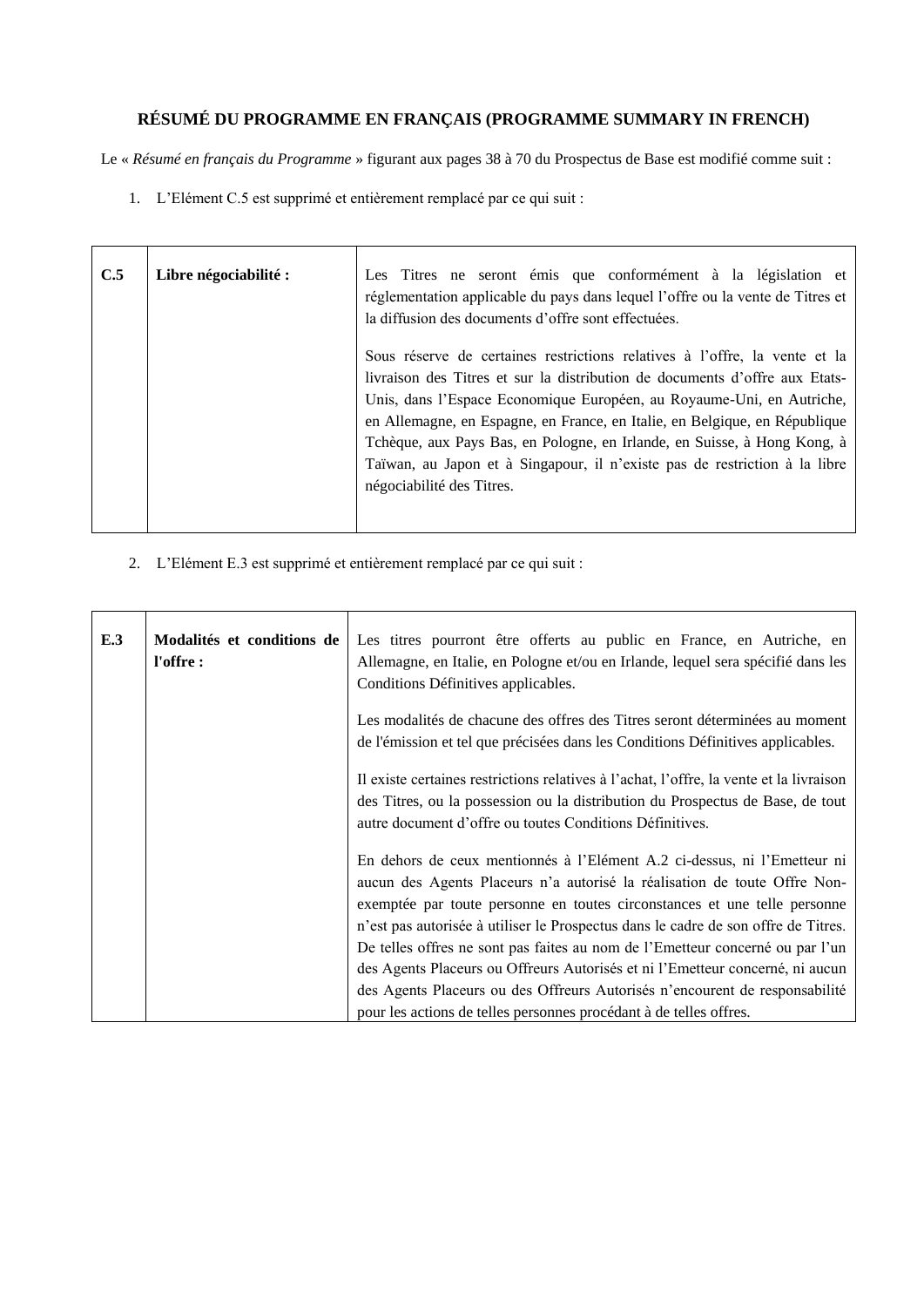#### <span id="page-7-0"></span>**IMPORTANT INFORMATION RELATING TO NON-EXEMPT OFFERS OF SECURITIES**

The sub-section "Common Conditions to Consent" of the "Important information relating to Non-Exempt Offers of Securities" section appearing on page 116 of the Base Prospectus is hereby deleted and replaced by the following:

#### *"Common Conditions to Consent*

The conditions to the Issuer's consent to the use of this Base Prospectus in the context of the relevant Non-exempt Offer are (in addition to the conditions described in paragraph (b) above if Part A of the applicable Final Terms specifies "*General Consent*" as "*Applicable*") that such consent:

- (i) is only valid during the Offer Period specified in the applicable Final Terms; and
- (ii) only extends to the use of this Base Prospectus to make Non-exempt Offers of the relevant Tranche of Securities in France, Austria, Germany, Belgium, Italy, Poland and Ireland, as specified in the applicable Final Terms.

The consent referred to above relates to Offer Periods (if any) occurring within twelve (12) months from the date of this Base Prospectus.

The only Relevant Member States which may, in respect of any Tranche of Securities, be specified in the applicable Final Terms (if any relevant Member States are so specified) as indicated in (ii) above, will be France, Austria, Germany, Belgium, Italy and Poland and Ireland, and accordingly each Tranche of Securities may only be offered to Investors as part of a Non-exempt Offer in France, Austria, Germany, Belgium, Italy, Poland and Ireland, as specified in the applicable Final Terms, or otherwise in circumstances in which no obligation arises for any of the Issuers or the Guarantor (if applicable) to publish or supplement a prospectus for such offer."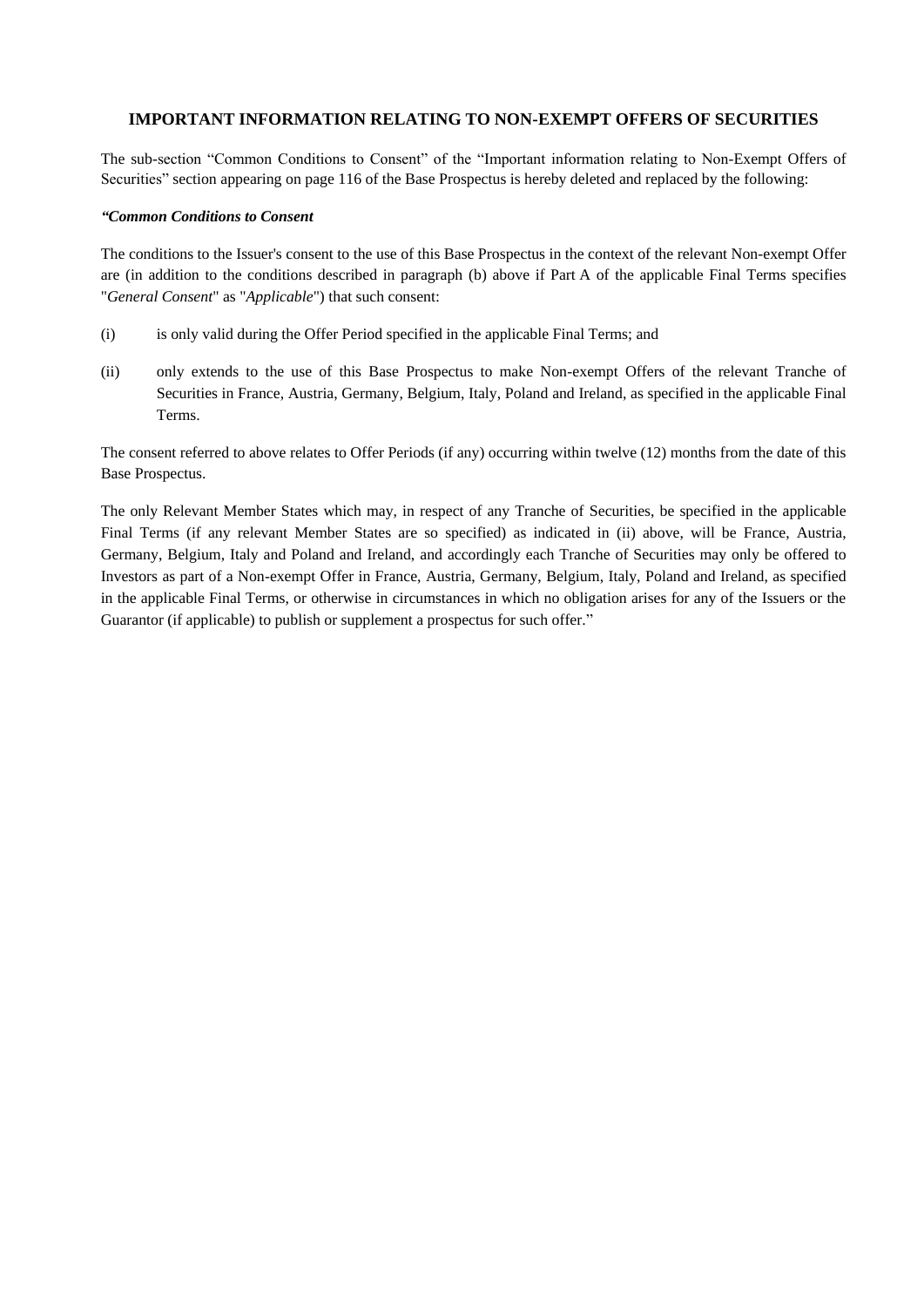### **ISSUE SPECIFIC SUMMARY**

<span id="page-8-0"></span>The "Issue specific summary" appearing on pages 492 to 522 of the Base Prospectus is amended as follows:

1. Element A.2 is deleted in its entirety and replaced with the following:

| A.2 | <b>Consent:</b> | [Not applicable - the Securities have not been offered to the public as a Non-<br>exempt Offer.]                                                                                                                                                                                                                                                                                                                                                                                                                                                                                                                                                                                                                                                                                                                                                            |
|-----|-----------------|-------------------------------------------------------------------------------------------------------------------------------------------------------------------------------------------------------------------------------------------------------------------------------------------------------------------------------------------------------------------------------------------------------------------------------------------------------------------------------------------------------------------------------------------------------------------------------------------------------------------------------------------------------------------------------------------------------------------------------------------------------------------------------------------------------------------------------------------------------------|
|     |                 | [[Consent: Subject to the conditions set out below, the Issuer consents]<br>to the use of the Base Prospectus in connection with a Non-exempt<br>Offer of Securities by the Dealers[, [names of specific financial<br>intermediaries listed in final terms,] [and] [each financial intermediary<br>whose name is published on the Issuer's website [(www.amundi-<br>issuance.com; www.amundi.com)] and identified as an Authorised<br>Offeror in respect of the relevant Non-exempt Offer] [and any financial<br>intermediary which is authorised to make such offers under applicable<br>legislation implementing the Markets in Financial Instruments<br>Directive (Directive 2014/65/EU), as amended and publishes on its<br>website the following statement (with the information in square<br>brackets being completed with the relevant information): |
|     |                 | "We, [insert legal name of financial intermediary], refer to the offer of<br>[insert title of relevant Securities] (the Securities) described in the<br>Final Terms dated [insert date] (the Final Terms) published by<br>[Amundi Issuance] / [Amundi Finance] / [Amundi] (the Issuer). In<br>consideration of the Issuer offering to grant its consent to our use of<br>the Base Prospectus (as defined in the Final Terms) in connection with<br>the offer of the Securities in [specify Member State(s)] during the Offer<br>Period and subject to the other conditions to such consent, each as<br>specified in the Base Prospectus, we hereby accept the offer by the<br>Issuer in accordance with the Authorised Offeror Terms (as specified<br>in the Base Prospectus) and confirm that we are using the Base<br>Prospectus accordingly."]           |
|     |                 | Offer period: The Issuer's consent referred to above is given for Non-<br>exempt Offers of Securities during [offer period for the issue to be<br>specified here] (the Offer Period).                                                                                                                                                                                                                                                                                                                                                                                                                                                                                                                                                                                                                                                                       |
|     |                 | Conditions to consent: The conditions to the Issuer's consent [(in<br>addition to the conditions referred to above)] are that such consent (a)<br>is only valid during the Offer Period and (b) only extends to the use of<br>the Base Prospectus to make Non-exempt Offers of the relevant<br>Tranche of Securities in [France and/or Austria and/or Germany<br>and/or Belgium and/or Italy and/or Poland and/or Ireland].                                                                                                                                                                                                                                                                                                                                                                                                                                 |
|     |                 | <b>INVESTOR</b><br><b>INTENDING</b><br><b>PURCHASE</b><br>AN<br>TO<br><b>OR</b><br>PURCHASING ANY SECURITIES IN A NON-EXEMPT OFFER<br>FROM AN AUTHORISED OFFEROR WILL DO SO, AND<br>OFFERS AND SALES OF SUCH SECURITIES TO AN<br>INVESTOR BY SUCH AUTHORISED OFFEROR WILL BE<br>MADE, IN ACCORDANCE WITH<br><b>THE</b><br><b>TERMS</b><br>AND                                                                                                                                                                                                                                                                                                                                                                                                                                                                                                               |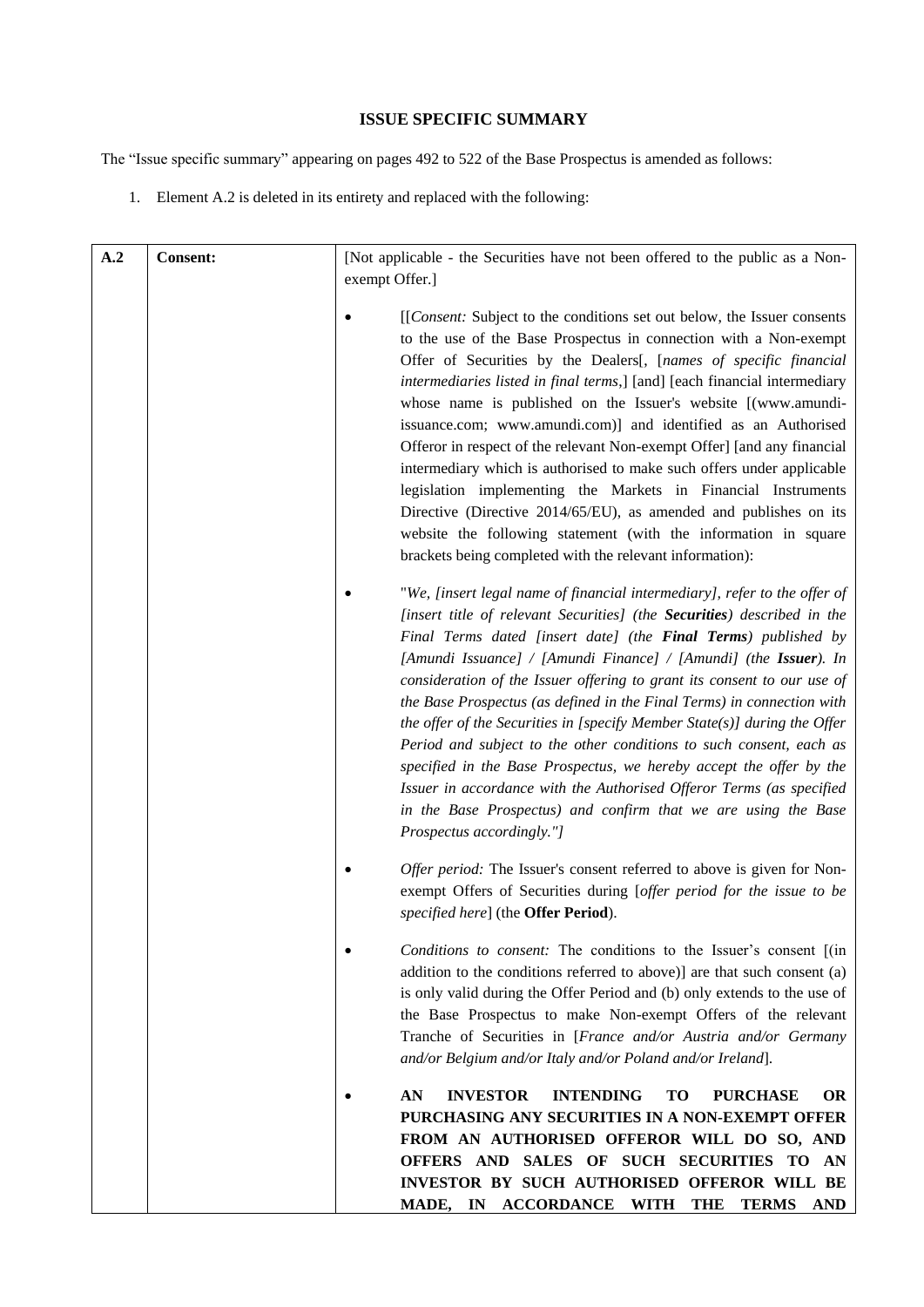| <b>CONDITIONS OF THE OFFER IN PLACE BETWEEN SUCH</b>        |
|-------------------------------------------------------------|
| OFFEROR AND<br>AUTHORISED<br><b>SUCH</b><br><b>INVESTOR</b> |
| INCLUDING ARRANGEMENTS IN RELATION TO PRICE,                |
| ALLOCATIONS, EXPENSES AND SETTLEMENT.<br>THE                |
| <b>SUCH</b><br>ISSUER WILL NOT BE A PARTY TO ANY            |
| <b>ARRANGEMENTS</b><br><b>SUCH INVESTORS</b><br>IN<br>WITH  |
| <b>CONNECTION WITH THE NON-EXEMPT OFFER OR SALE</b>         |
| OF THE SECURITIES CONCERNED AND, ACCORDINGLY,               |
| THE BASE PROSPECTUS AND THESE FINAL TERMS WILL              |
| NOT CONTAIN SUCH INFORMATION. THE RELEVANT                  |
| <b>INFORMATION WILL BE PROVIDED BY THE AUTHORISED</b>       |
| OFFEROR AT THE TIME OF SUCH OFFER. NONE OF THE              |
| ISSUER OR THE GUARANTOR (IF APPLICABLE) HAS ANY             |
| RESPONSIBILITY OR LIABILITY TO AN INVESTOR IN               |
| <b>RESPECT OF THE INFORMATION DESCRIBED ABOVE.]</b>         |

2. Element C.5 is deleted in its entirety and replaced with the following:

| C.5 | <b>Free transferability:</b> | Subject to certain restrictions relating to the offer, sale and delivery of Securities |
|-----|------------------------------|----------------------------------------------------------------------------------------|
|     |                              | and to the distribution of offer documents in the United States, the European          |
|     |                              | Economic Area, the United Kingdom, Austria, Germany, Spain, France, Italy,             |
|     |                              | Belgium, the Czech Republic, the Netherlands, Poland, Ireland, Switzerland,            |
|     |                              | Hong Kong, Japan, Singapore and Taiwan, there is no restriction on free                |
|     |                              | transferability.                                                                       |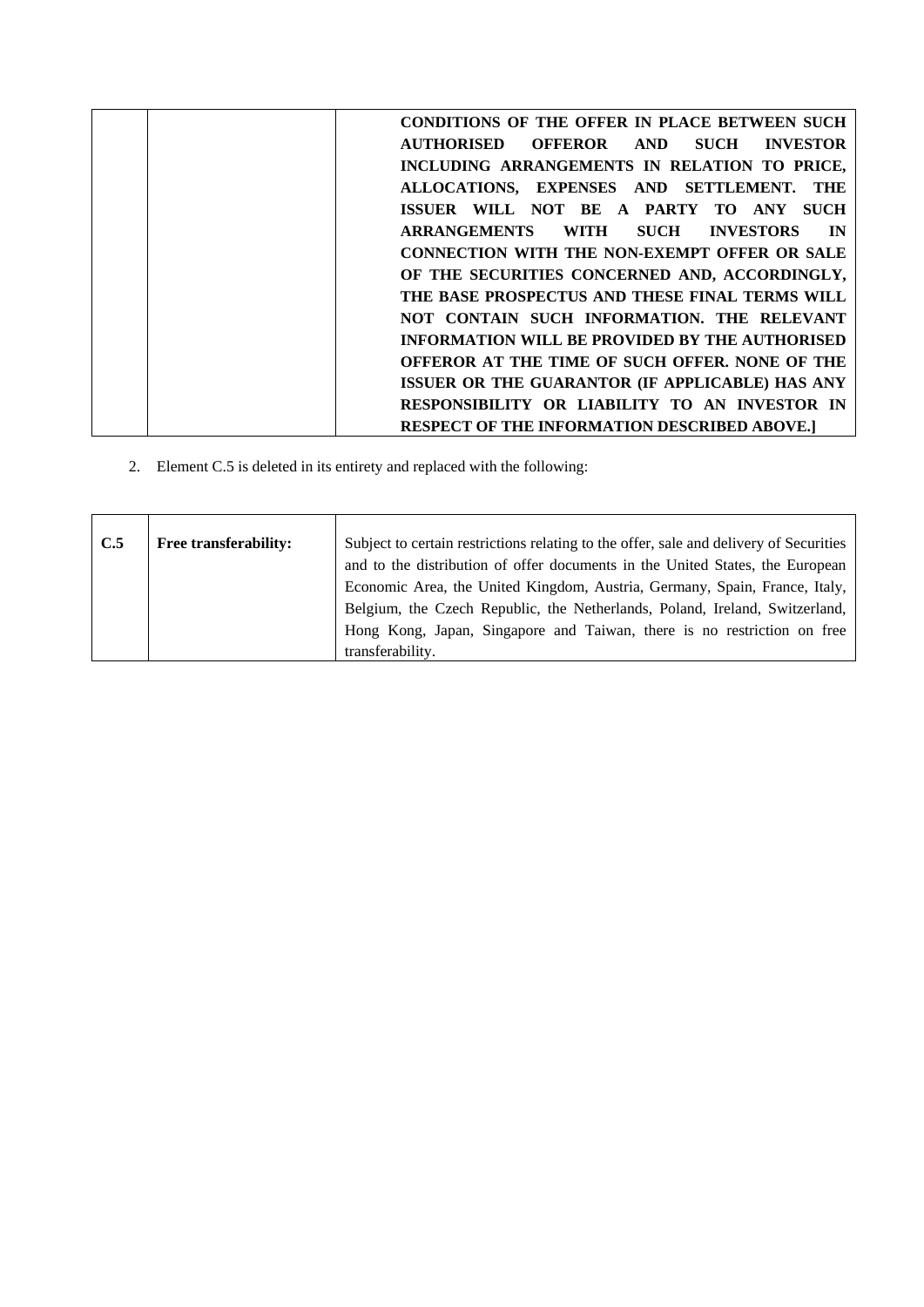# <span id="page-10-0"></span>**RÉSUMÉ SPÉCIFIQUE DE L'ÉMISSION EN FRANÇAIS (ISSUE SPECIFIC SUMMARY IN FRENCH)**

Le « *Résumé spécifique de l'émission en français* » figurant aux pages 523 à 555 du Prospectus de Base est modifié comme suit :

1. L'Elément A.2 est supprimé et entièrement remplacé par ce qui suit :

| A.2 | <b>Consentement:</b> | [Sans objet – les Titres n'ont pas été offerts au public sous forme d'une Offre<br>Non-exemptée.]                                                                                                                                                                                                                                                                                                                                                                                                                                                                                                                                                                                                                                                                                                                                                                                                                                                                                                                                                                          |
|-----|----------------------|----------------------------------------------------------------------------------------------------------------------------------------------------------------------------------------------------------------------------------------------------------------------------------------------------------------------------------------------------------------------------------------------------------------------------------------------------------------------------------------------------------------------------------------------------------------------------------------------------------------------------------------------------------------------------------------------------------------------------------------------------------------------------------------------------------------------------------------------------------------------------------------------------------------------------------------------------------------------------------------------------------------------------------------------------------------------------|
|     |                      | [[Consentement : Sous réserve des conditions énumérées ci-dessous,<br>l'Emetteur consent à l'utilisation du Prospectus de Base dans le cadre<br>d'une Offre Non-exemptée de Titres par les Agents Placeurs[, [raisons<br>sociales des intermédiaires financiers spécifiques listés dans les<br>Conditions Définitives,] [et] [tout intermédiaire financier dont le nom<br>est publié sur le site internet de l'Emetteur [(www.amundi-<br>issuance.com; www.amundi.com)] et identifié comme Offreur<br>Autorisé pour l'Offre Non-exemptée concernée] [et tout intermédiaire<br>financier qui est autorisé à faire de telles offres en vertu de la<br>législation applicable transposant la Directive sur les Marchés<br>d'Instruments Financiers (Directive 2014/65/UE), telle que modifiée,<br>et qui publie sur son site internet la déclaration suivante (avec les<br>informations entre-crochets complétées avec les informations<br>correspondantes)                                                                                                                   |
|     |                      | « Nous, <i>findiquer la dénomination de l'intermédiaire financier</i> ], nous<br>référons à l'offre de findiquer l'intitulé des Titres concernés] (les<br>Titres) décrits dans les Conditions Définitives en date du [indiquer la<br>date] (les <b>Conditions Définitives</b> ) publiées par [Amundi Issuance] /<br>[Amundi Finance] / [Amundi] (l' <b>Emetteur</b> ). En considération de<br>l'offre faite par l'Emetteur de consentir à notre utilisation du<br>Prospectus de Base (tel que défini dans les Conditions Définitives) en<br>relation avec l'offre des Titres, en [Spécifier $le(s)Etat(s)$ Membre(s)]<br>durant la Période d'Offre et sous réserve des autres conditions<br>auxquelles ce consentement est soumis, telles qu'elles sont chacune<br>définies dans le Prospectus de Base, nous acceptons par les présentes<br>l'offre faite par l'Emetteur conformément aux Modalités de l'Offreur<br>Autorisé (spécifiées dans les Conditions Définitives applicables) et<br>nous confirmons que nous utilisons le Prospectus de Base en<br>conséquence. »] |
|     |                      | Période d'Offre : Le consentement de l'Emetteur, visé ci-dessus, est<br>accordé pour les Offres Non-exemptées de Titres durant [spécifier la<br>période d'offre pour l'émission] (la Période d'Offre).                                                                                                                                                                                                                                                                                                                                                                                                                                                                                                                                                                                                                                                                                                                                                                                                                                                                     |
|     |                      | Conditions du Consentement : Les conditions du consentement de<br>l'Emetteur, (outre les conditions visées ci-dessus) sont que ce<br>consentement (a) n'est valable que durant la Période d'Offre et (b) ne<br>s'applique que pour l'usage du Prospectus de Base dans le cadre d'une<br>Offre Non-exemptée de la Tranche de Titres concernée en [France                                                                                                                                                                                                                                                                                                                                                                                                                                                                                                                                                                                                                                                                                                                    |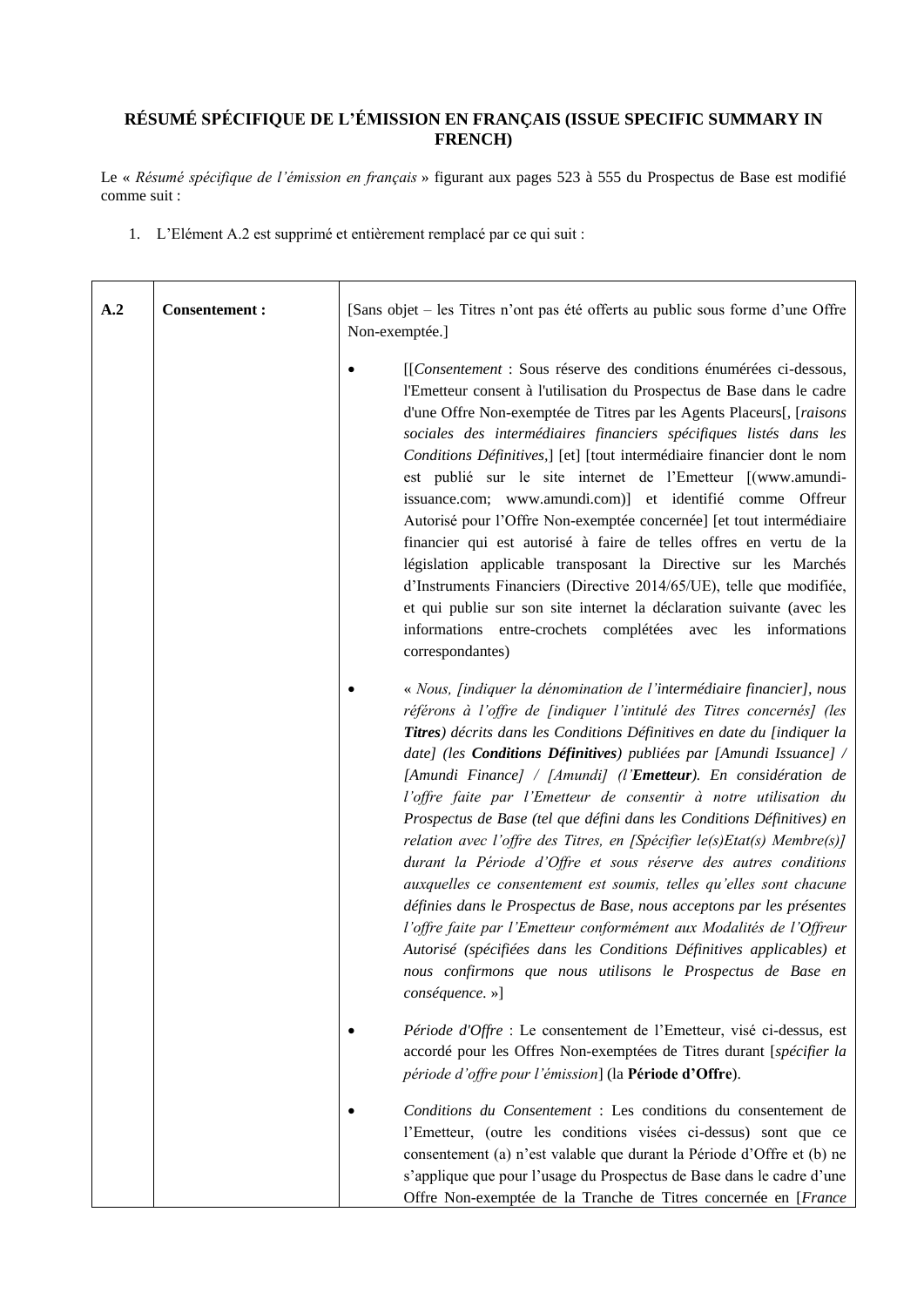| et/ou Autriche et/ou Allemagne et/ou Italie et/ou Pologne et/ou<br>Irlande].                                                                                                                                                                                                                                                                                                                                                                                                                                                                                                                                                                                                                                                                                                                                                                                                                                                 |
|------------------------------------------------------------------------------------------------------------------------------------------------------------------------------------------------------------------------------------------------------------------------------------------------------------------------------------------------------------------------------------------------------------------------------------------------------------------------------------------------------------------------------------------------------------------------------------------------------------------------------------------------------------------------------------------------------------------------------------------------------------------------------------------------------------------------------------------------------------------------------------------------------------------------------|
| UN INVESTISSEUR QUI SOUHAITE ACQUERIR OU QUI<br>ACQUIERT DES TITRES D'UNE OFFRE NON-EXEMPTEE<br>AUPRES D'UN OFFREUR AUTORISE POURRA LE FAIRE,<br>ET LES OFFRES ET VENTES DE TELS TITRES A UN<br><b>INVESTISSEUR PAR UN OFFREUR AUTORISE SERONT</b><br>EFFECTUEES CONFORMEMENT AUX MODALITES DE<br>L'OFFRE EN PLACE ENTRE CET OFFREUR AUTORISE ET<br>CET INVESTISSEUR Y COMPRIS LES ARRANGEMENTS<br>RELATIFS AU PRIX, A L'ALLOCATION, AUX DEPENSES ET<br>AU REGLEMENT. L'EMETTEUR NE SERA PARTIE A<br>AUCUN DE CES ACCORDS AVEC LES INVESTISSEURS EN<br>CE QUI CONCERNE L'OFFRE NON-EXEMPTEE OU LA<br>VENTE DES TITRES CONCERNES ET, EN CONSEQUENCE,<br>LE PRESENT PROSPECTUS DE BASE ET TOUTES<br><b>CONDITIONS DEFINITIVES NE CONTIENDRONT PAS CES</b><br>INFORMATIONS. LES INFORMATIONS PERTINENTES<br><b>SERONT FOURNIES AUX INVESTISSEURS PAR L'OFFREUR</b><br><b>AUTORISE AU</b><br><b>MOMENT DE CETTE</b><br>OFFRE. NI |
| L'EMETTEUR, NI LE GARANT (LE CAS ECHEANT) NE                                                                                                                                                                                                                                                                                                                                                                                                                                                                                                                                                                                                                                                                                                                                                                                                                                                                                 |
| SAURAIENT ETRE TENUS RESPONSABLES ENVERS UN                                                                                                                                                                                                                                                                                                                                                                                                                                                                                                                                                                                                                                                                                                                                                                                                                                                                                  |
| INVESTISSEUR EN RAISON DE CETTE INFORMATION<br><b>DETAILLEE CI-DESSUS.</b>                                                                                                                                                                                                                                                                                                                                                                                                                                                                                                                                                                                                                                                                                                                                                                                                                                                   |
|                                                                                                                                                                                                                                                                                                                                                                                                                                                                                                                                                                                                                                                                                                                                                                                                                                                                                                                              |

2. L'Elément C.5 est supprimé et entièrement remplacé par ce qui suit :

| C.5 | Libre négociabilité : | Sous réserve de certaines restrictions relatives à l'offre, la vente et la livraison<br>des Titres et sur la distribution de documents d'offre aux Etats-Unis, dans |
|-----|-----------------------|---------------------------------------------------------------------------------------------------------------------------------------------------------------------|
|     |                       | l'Espace Economique Européen, le Royaume-Uni, en Autriche, en Allemagne,                                                                                            |
|     |                       | en Espagne, en France, en Italie, en Belgique, en République Tchèque, aux Pays                                                                                      |
|     |                       | Bas, en Pologne, en Irlande, en Suisse, à Hong Kong, au Japon, à Singapour et                                                                                       |
|     |                       | à Taïwan, il n'existe pas de restriction à la libre négociabilité des Titres.                                                                                       |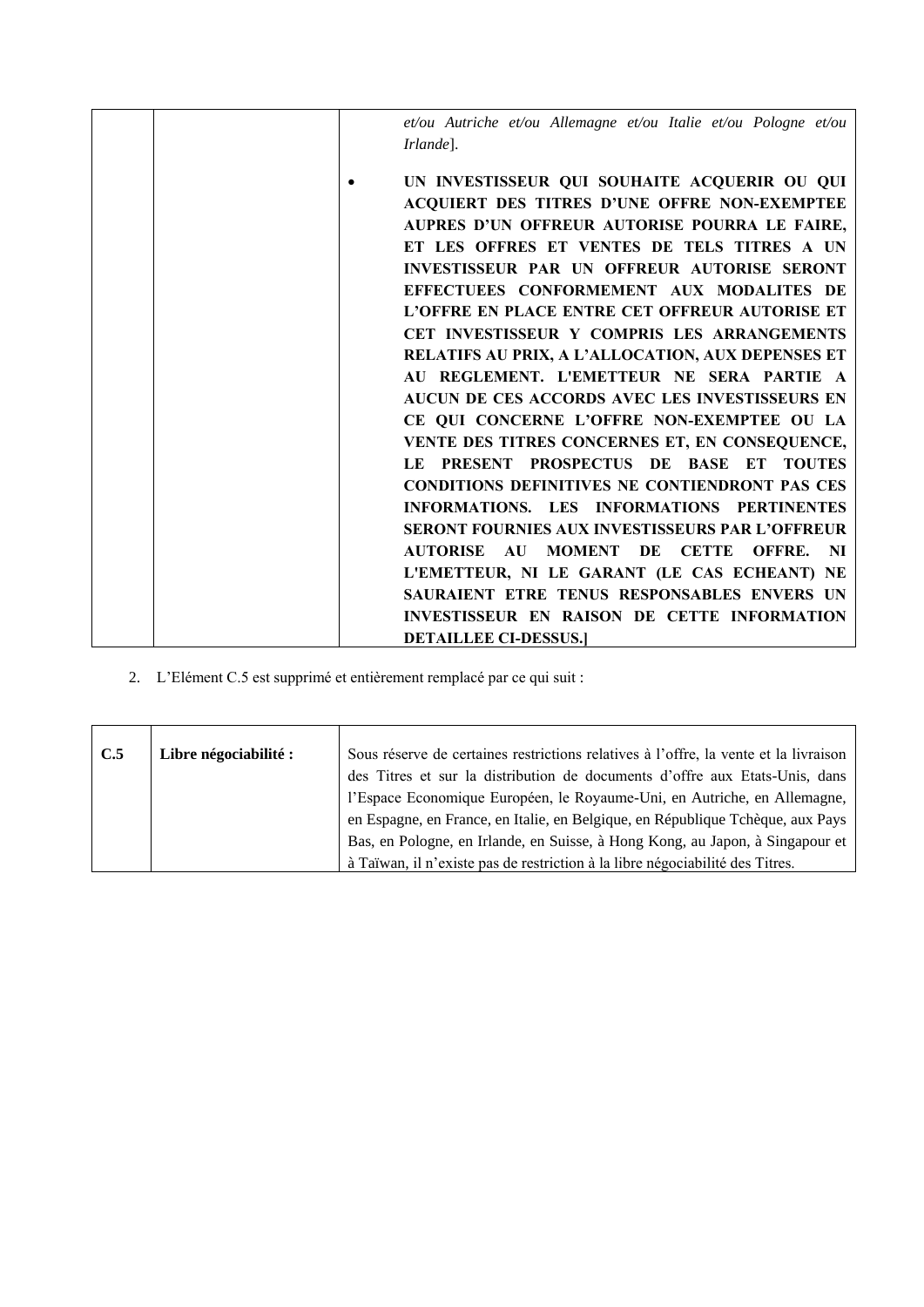#### **TAXATION**

<span id="page-12-0"></span>The "Taxation" section appearing on pages 573 to 627 of the Base Prospectus is amended as follows:

1. The paragraph on page 573 in the "Taxation" section is hereby deleted and replaced by the following:

"The statements herein regarding certain tax considerations relating to the holding of the Securities are based on the laws in force in the United States, Austria, Belgium, the Netherlands, France, Germany, Hong Kong, Italy, Japan, Poland, Singapore, Spain, Switzerland, Taiwan and Ireland, as applicable, as of the date of this Base Prospectus and are subject to any changes in law or interpretation thereof (potentially with a retroactive effect). The following summary does not purport to be a comprehensive description of all the tax considerations which may be relevant to a decision to purchase, own or dispose of the Securities. Each prospective holder or beneficial owner of Securities should consult its tax adviser as to the consequences of any investment in or ownership and disposition of the Securities in the United States, Austria, Belgium, the Netherlands, France, Germany, Hong Kong, Italy, Japan, Poland, Singapore, Spain, Switzerland, Taiwan and Ireland."

2. The "Taxation" section is also amended by the insertion of the following new sub-section, immediately following the sub-section on page 627 entitled "Taiwan Taxation":

#### "**IRISH TAXATION**

**The following is a summary based on the laws and practices currently in force in Ireland of Irish withholding tax on interest and addresses the tax position of investors who are the absolute beneficial owners of the Notes or Certificates. Particular rules not discussed below may apply to certain classes of taxpayers holding Notes, including dealers in securities and trusts. The summary does not constitute tax or legal advice and the comments below are of a general nature only and it does not discuss all aspects of Irish taxation that may be relevant to any particular holder of Notes. Prospective investors in the Notes should consult their professional advisers on the tax implications of the purchase, holding, redemption or sale of the Notes and the receipt of payments thereon under the laws of their country of residence, citizenship or domicile.**

#### **Withholding Tax**

Tax at the standard rate of income tax (currently 20 per cent.) is required to be withheld from payments of Irish source interest (which term includes amounts corresponding from an economic perspective to interest). None of the Issuers will be obliged to withhold Irish income tax from payments of interest on the Notes or Certificates so long as such payments do not constitute Irish source income. Interest paid on the Notes or Certificates may be treated as having an Irish source if:

- (a) any of the Issuers were resident in Ireland for tax purposes; or
- (b) any of the Issuers had a branch or permanent establishment in Ireland, the assets or income of which are used to fund the payments on the Notes or Certificates; or
- (c) notwithstanding that none of the Issuers were in Ireland for tax purposes, the register for the Notes or Certificates were maintained in Ireland or (if the Notes or Certificates were in bearer form) the Notes or Certificates were physically held in Ireland.

It is anticipated that, (i) no Issuer will be resident in Ireland for tax purposes; (ii) no Issuer will have a branch or permanent establishment in Ireland; and (iii) bearer Notes will not be physically located in Ireland and no Issuer will maintain a register of any registered Notes or Certificates in Ireland.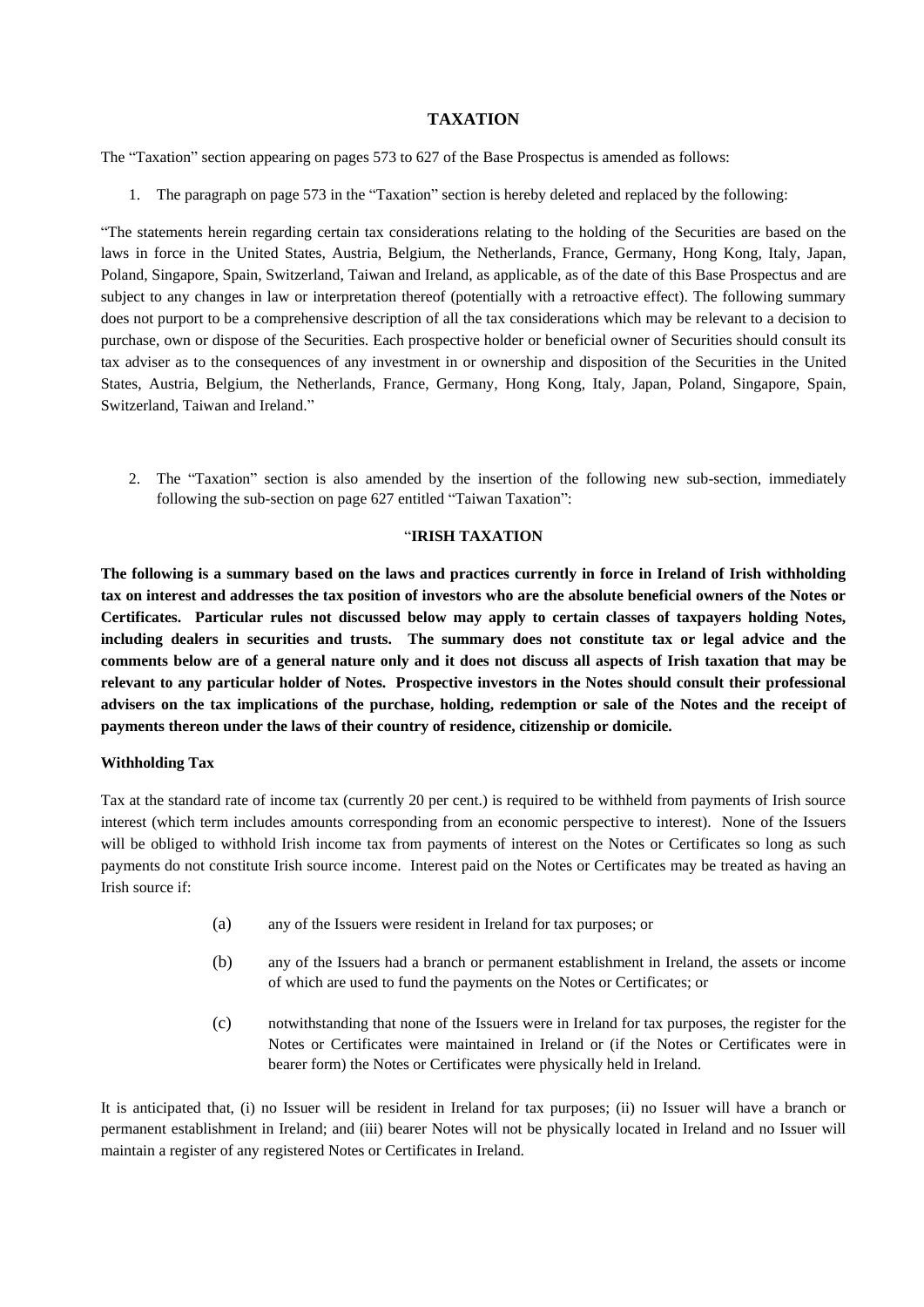#### **Encashment Tax**

Irish tax will be required to be withheld at the standard rate of income tax (currently 20 per cent.) on any interest, dividends or annual payments payable out of or in respect of the stocks, funds, shares or securities of a company not resident in Ireland, where such interest, dividends or annual payments are collected or realised by a bank or encashment agent in Ireland.

Encashment tax will not apply where the holder of the Notes or Certificates is not resident in Ireland and has made a declaration in the prescribed form to the encashment agent or bank."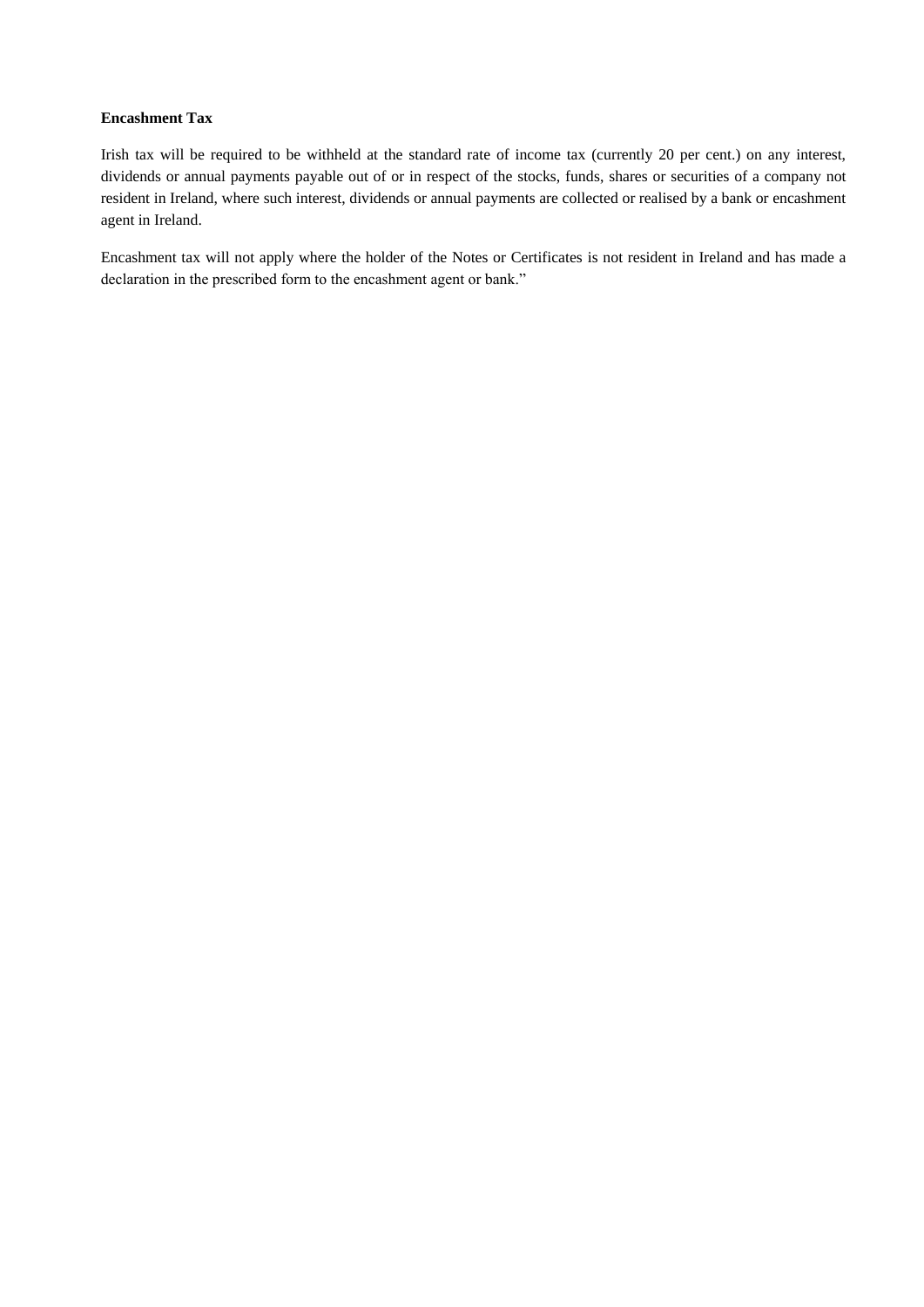#### **OFFERING AND SALE**

<span id="page-14-0"></span>The "Offering and Sale" section appearing on pages 628 to 638 of the Base Prospectus is hereby amended as follows:

1. The first paragraph under the sub-section "European Economic Area" on page 628 is deleted and replaced by the following:

"Please note that in relation to EEA States, additional selling restrictions may apply in respect of any specific EEA State, including those set out below in relation to Austria, Belgium, France, Germany, Italy, Poland, Spain, Ireland and the United Kingdom."

2. The "Offering and Sale" section is also amended by the insertion of the following sub-section, immediately after the sub-section on page 638 entitled "Taiwan":

#### "**Ireland**

Each Dealer has represented and agreed, and each further Dealer appointed under the Programme will be required to represent and agree, that:

- (a) it will not underwrite the issue of, or place the Notes or Certificates, otherwise than in conformity with (i) the provisions of the European Communities (Markets in Financial Instruments) Regulations 2017 (as amended, the "**MiFID Regulations**"), including, without limitation, Parts 2,3,4 and 7 thereof, (ii) any rules or codes of conduct issued in connection with the MiFID Regulations and (iii) the provisions of the Investor Compensation Act 1998 (as amended), and they will conduct themselves in accordance with any codes and rules of conduct, conditions, requirements and any other enactment imposed or approved by the Central Bank of Ireland (the "**Central Bank**") with respect to anything done by them in relation to the Notes, to the extent applicable;
- (b) it will not underwrite the issue of, or place, the Notes or Certificates, otherwise than in conformity with the provisions of the Companies Act 2014 (as amended, the "**CA 2014**"), the Central Bank Acts 1942 – 2018 (as amended), any codes of practice rules made under Section 117(1) of the Central Bank Act 1989 (as amended) and any regulations issued pursuant to Part 8 of the Central Bank (Supervision and Enforcement) Act 2013 (as amended);
- (c) it will not underwrite the issue of, or place, or do anything in Ireland in respect of the Notes or Certificates otherwise than in conformity with the provisions of the Prospectus Regulation and any rules issued and/or in force pursuant to section 1363 of the CA 2014; and
- (d) it will not underwrite the issue of, place or otherwise act in Ireland in respect of the Notes or Certificates, otherwise than in conformity with the provisions of Regulation (EU) 596/2014 (as amended), the European Union (Market Abuse) Regulations 2016 (as amended) and any Central Bank rules issued and/or in force pursuant to section 1370 of the CA 2014."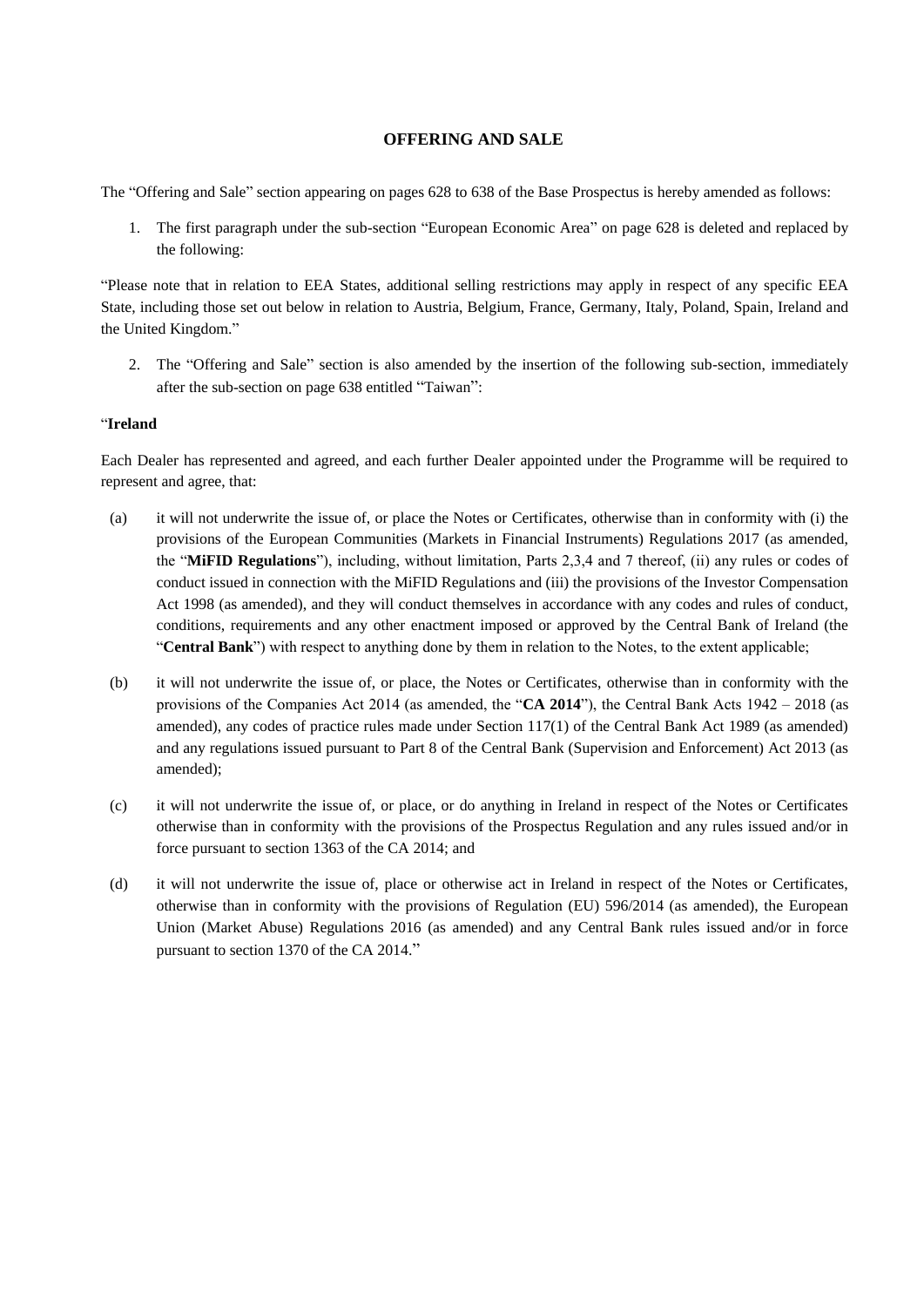#### **GENERAL INFORMATION**

<span id="page-15-0"></span>The "General Information" section appearing on pages 639 to 642 of the Base Prospectus is hereby amended as follows:

The second paragraph under the sub-section "2. Approval and Admission to Trading" on page 639 is deleted and replaced by the following:

"Application has also been made for the delivery by the AMF of a certificate of approval specifying that the Base Prospectus has been drawn up in accordance with the Prospectus Directive to (i) the *Finanzmarktaufsichtsbehörde* in Austria (ii) the *Bundesanstalt für Finanzdienstleistungsaufsicht* (BaFin) in Germany, (iii) the Financial Services and Markets Authority in Belgium, (iv) the *Commissione Nazionale per le Società e la Borsa* in Italy, (v) the Polish Financial Supervisory Authority in Poland and (vi) the Central Bank of Ireland (CBI) in Ireland. In compliance with Article 18 of the Prospectus Directive, such notification may also be made from time to time at the Issuers' request to any other competent authority of any other Member State of the EEA. "